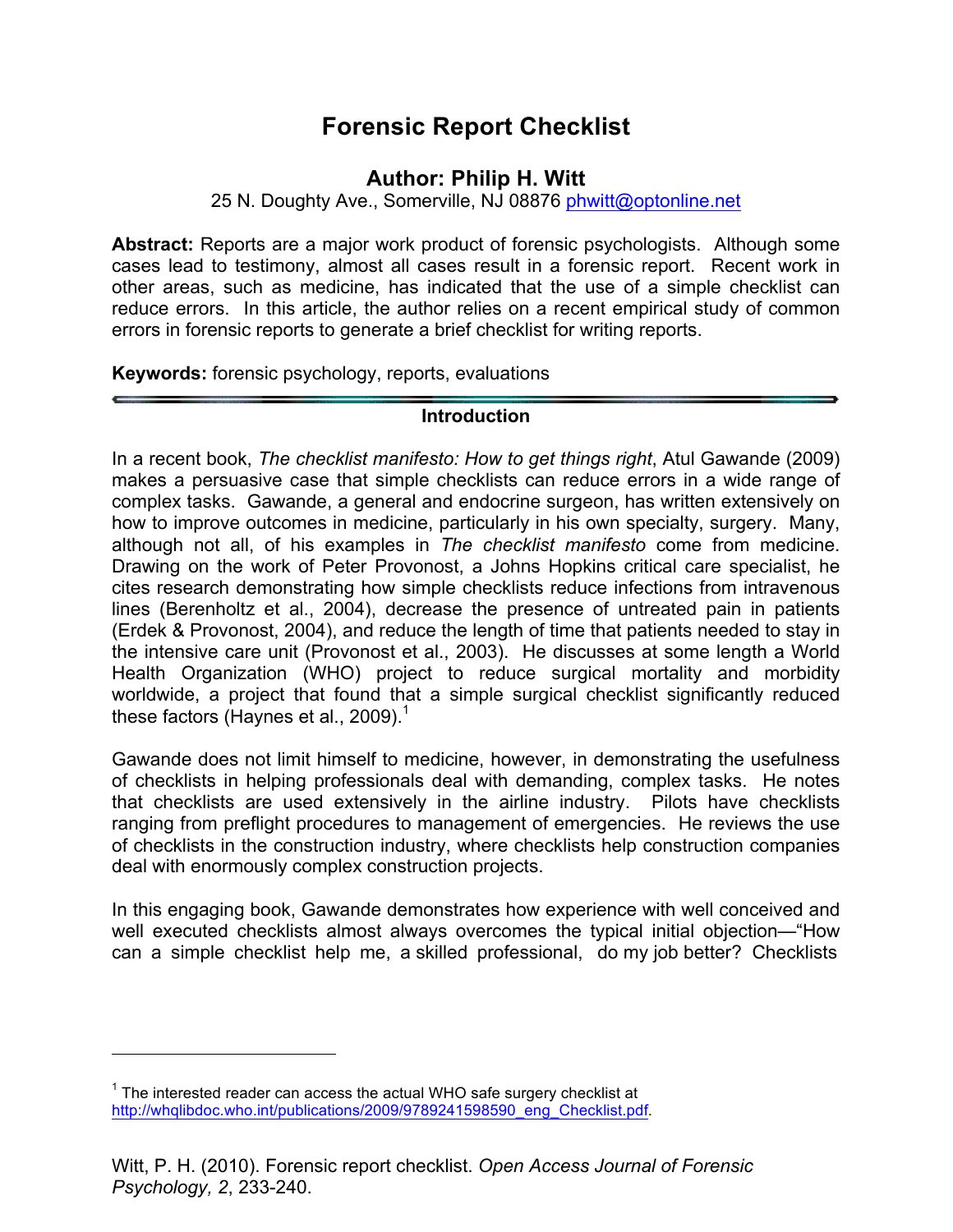might be useful, but only for a novice." He differentiates brief checklists from more comprehensive manuals:

It is common to misconceive how checklists function in complex lines of work. They are not comprehensive how-to guides, whether for building a skyscraper or getting a plane out of trouble. They are quick, simple tools aimed to buttress the skills of expert professionals. (2009, p. 128)

Gawande (2009) proposes the following as an explanation for the effectiveness of simple checklists:

In a complex environment, experts are up against two main difficulties. The first is the fallibility of human memory and attention, especially when it comes to mundane, routine matters that are easily overlooked under the strain of more pressing events. . . . A further difficulty, just as insidious, is that people can lull themselves into skipping steps even when they remember them. In complex procedures, after all, certain steps don't *always* matter. . . Checklists seem to provide protection against such failures. They remind us of the minimum necessary steps and make them explicit. (pp. 35-36)

The use of simple checklists can assist our own work, much of which consists of complex tasks. Forensic reports, in particular, are a critical product of forensic psychologists. Numerous authors (e.g., Melton, Petrila, Poythress, Slobogin, 2007; Heilbrun, Marczyk & DeMatteo, 2002) have emphasized the centrality of report writing to a forensic psychologist's work. Although testimony is important, not every case leads to testimony, whereas almost all cases lead to a report. The integration of observations, review of records, information from third-party sources, psychological testing, and statute or case law into a coherent forensic report—frequently written under time pressure—seems exactly the sort of complex task for which a checklist is well suited. Use of a checklist can help the evaluator insure that he or she has followed the minimum steps needed to produce a competent forensic report.

Checklists differ from templates. Many evaluators use templates—structuring their reports and interviews, for example, around a list of standard topic headers. Checklists are different. Checklists do not necessarily focus on specific topic areas, although some may be included. Checklists, rather, include steps and procedures necessary to generate a competent report. These steps should be written in a simple, concise manner—clear enough to be read aloud, if needed. $2^2$ 

## **Method**

How then could one construct a checklist for forensic reports? The trick is to distill a complex task into its essential elements, from which one can construct a checklist.

 $\overline{a}$ 

 $2$  Some of the characteristics of checklists are derived from the Checklist for Checklists of Project Check: http://www.projectcheck.org/checklist-for-checklists.html.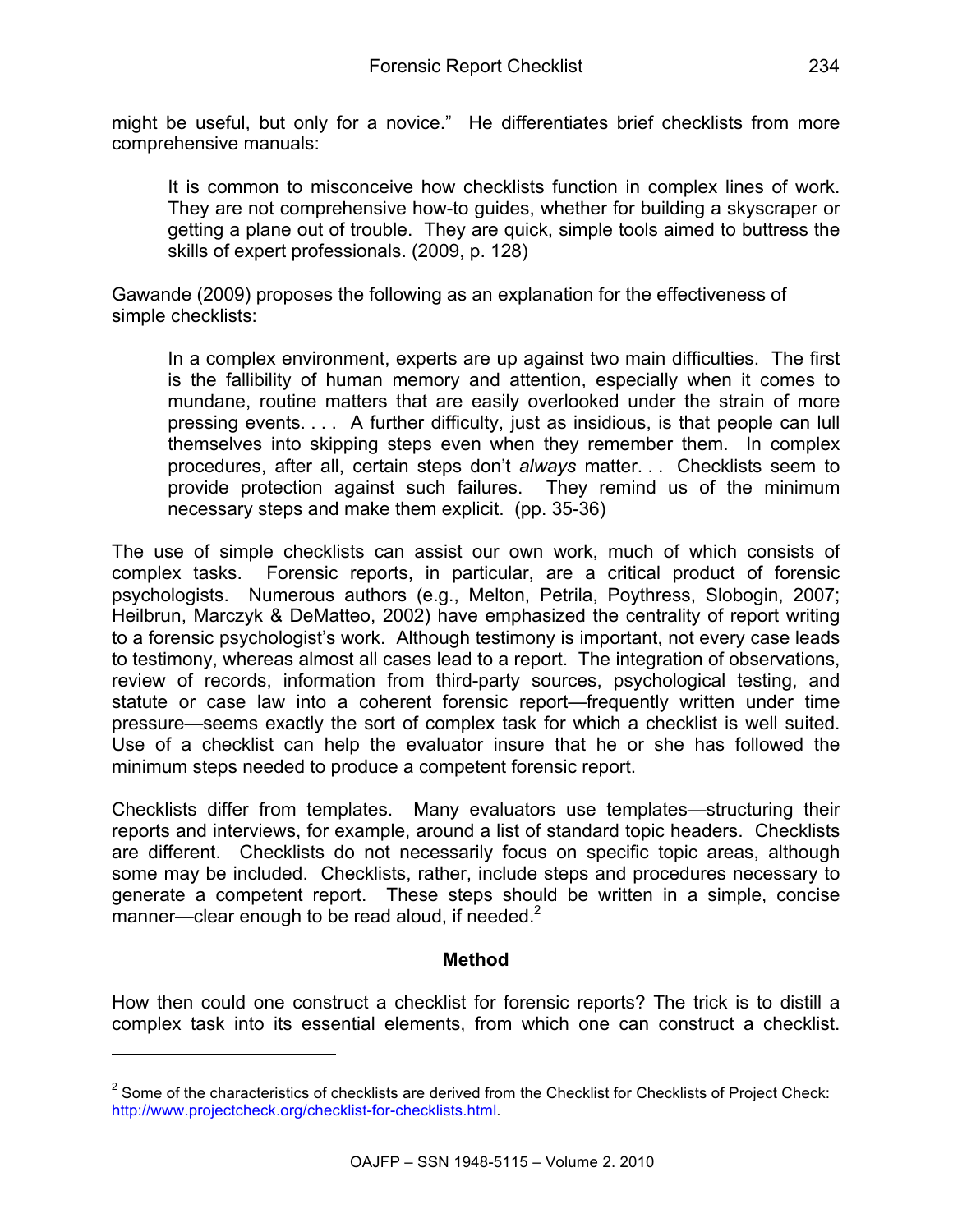What are the minimum necessary steps required to write a forensic report? On the one hand, the checklist should include these essential elements; on the other hand, the checklist must be short enough that it will be used, rather than ignored. One approach is to determine what errors are commonly made in the task, focusing the checklist on these errors. In this way, the checklist user can at least ensure that he or she is not making one of the common errors.

In a recent article, Grisso (2010) reviews the literature on forensic reports. He notes that thinking regarding forensic report writing has evolved in the past few decades, as forensic psychology as a specialty has matured. For example, currently most commentators indicate that forensic psychologists should describe in their reports how their clinical data lead to their forensic conclusions—that is, the explicit connection between their observations and inferences. This recommendation was not always made in the past.

Fortunately, Grisso's article provides a roadmap in developing a forensic report checklist. Grisso analyzed a sample of 62 reports written by 36 forensic psychologists submitted as practice samples in their candidacy for the diplomate examination of the American Board of Forensic Psychology (ABFP). All 62 reports were not approved (that is, essentially rejected) by two independent reviewers of the ABFP. All were found to contain errors or deficiencies serious enough to make failure likely if the candidate was given an oral examination on these reports. With these non-accepted reports, Grisso examined the feedback letter sent to each candidate and performed the following analysis (p. 107): "Each discrete fault or problem described in the letter was identified for each of the one or two non-approved reports to which the letter referred, and these faults were tallied across all of the non-approved reports. This produced (a) a nonredundant list representing the domain of faults mentioned by the reviewers, and (b) a tally of the frequency with which each fault was mentioned across all reports."

Grisso found 30 discrete deficiencies in these report that led to their non-acceptance. He organized these 30 factors into five areas:

Introductory material Organization and style Data reporting Psychological test reporting Interpretations and opinions

As useful as these 30 factors are, they are far too numerous to form the foundation for a checklist. Fortunately, Grisso went further. He then identified the ten faults most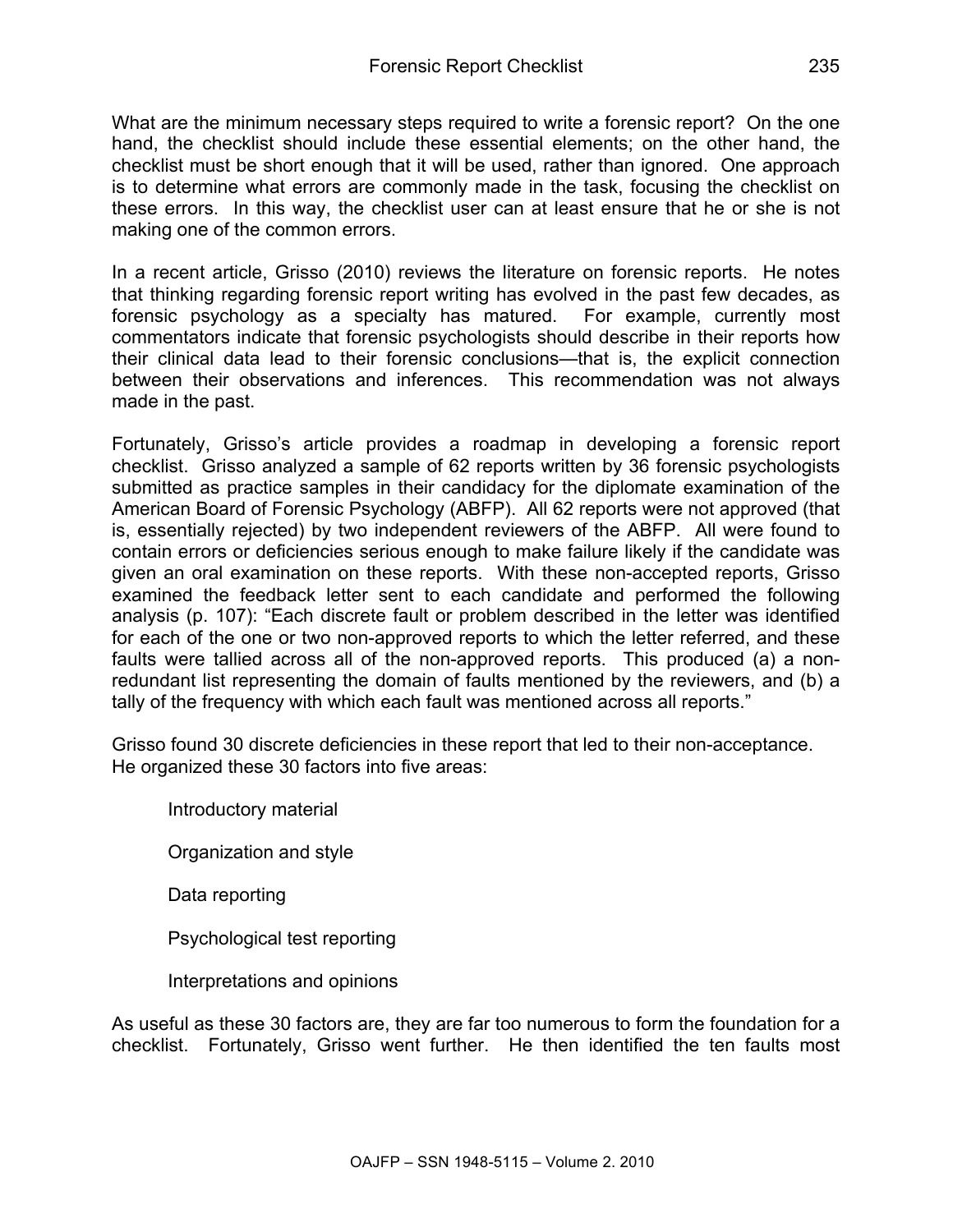frequently found by the practice sample reviewers.<sup>3</sup> It is these ten faults that will form the basis for our forensic report checklist, with the faults recast in checklist format. I have organized these faults in a manner consistent with the flow of report writing, beginning with faults related to introductory materials, continuing with faults related to overall report style, and concluding with faults related to conclusions.

Regarding these ten checklist items, there is no claim that these items include the entire universe of possible report writing faults. Grisso himself (p. 112) wrote: "It is possible that other factors did not arise in this process because they were satisfied even by these reports that were not approved for use in ABFP oral examinations." However, as Grisso notes (p. 112) many of these faults are among those elements mentioned as important by previous commentators, as well as found among the common errors in the relatively few other empirical studies of forensic reports. Consequently, there is reason to feel confidence in the centrality of these checklist items.

## **Results and Discussion**

In this explanatory section, I will review the checklist elements, all derived from Grisso's study. Noted in parentheses after the checklist item is the percent of non-passed forensic diplomate practice samples in which the particular fault underlying that checklist item was found.

1. Forensic referral question stated clearly (53%).

One primary distinction between clinical reports and forensic reports is that forensic reports have a specific psycholegal question to be addressed. Frequently, this question is defined by relevant regulations, case law, or statute within the jurisdiction where the report is written or being used. The forensic question should guide the entire evaluation and, especially, the report. If the evaluation strays too far from the forensic question, it risks being considered irrelevant. Nonetheless, in over half the non-passed reports submitted by forensic psychology diplomate candidates, the forensic question was not clearly articulated.

2. Report organized coherently (36%).

l

The forensic report serves to communicate technical psychological information to a non-technical audience—courts, lawyers, and quasi-legal agencies (such as probation or child-protection agencies). As such, the forensic evaluator should organize the report to guide the reader in understanding what forensic question was considered, what information

<sup>&</sup>lt;sup>3</sup> Interestingly, some forensic report characteristics frequently said to be essential, such as explicit statement of informed consent, were not among the ten most common reasons for non-acceptance. It is possible, of course, that all reports contained these elements, so they did not discriminate between accepted and non-accepted reports.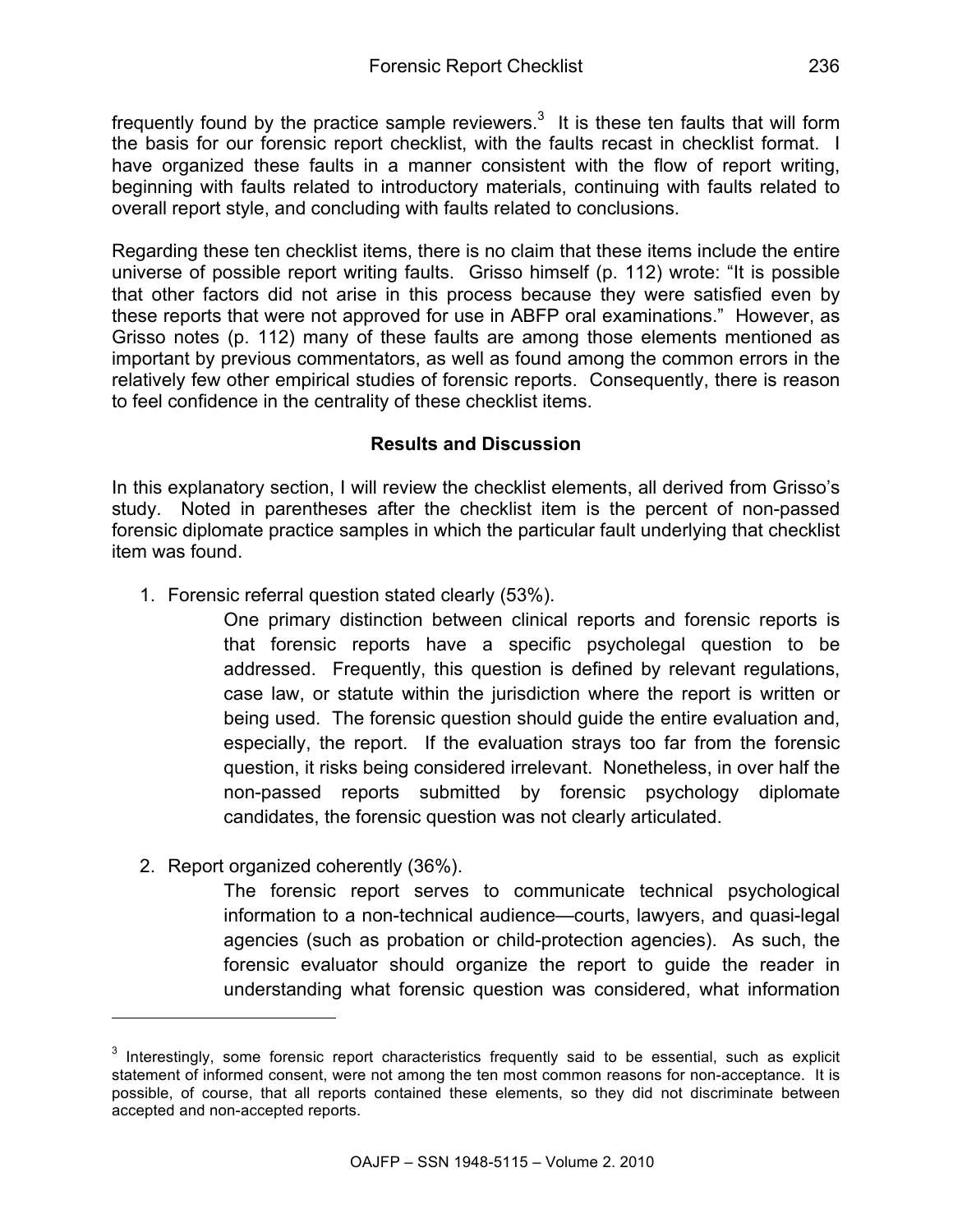the evaluator used, and how the evaluator reasoned from this information to reach his or her forensic conclusion. The flow of the report is typically from the concrete (sources of information, observations) to the abstract (inferences and conclusions).

3. Jargon eliminated (19%).

Virtually every authority on forensic psychology report writing recommends removing jargon from one's reports, so it comes as some surprise that the presence of jargon is still one of the top 10 faults found in forensic reports submitted by forensic psychology diplomate candidates, whom one would presume to be advanced practitioners. Jargon simply stands in the way of clear communication in a forensic report. Some report writers have become so inured to the jargon they use in their daily work and conversations that they do not even identify their frequently used terms as jargon. Examples include failing to explain to the lay reader what a particular medication is used for, or expecting everyone to know what "oriented times three" means.

4. Only data relevant to forensic opinion included (31%).

Grisso notes that traditional clinical reports sometimes stray widely from the initial referral question. Forensic reports, however, need to limit themselves to answering the forensic question. There are due process and self-incrimination issues relevant in forensic reports that do not apply to clinical reports.

5. Observations separated from inferences (26%).

Forensic authorities generally agree that, for clarity, observations should be separated from inferences in forensic reports. If this is not done, it is all too easy for a lay reader to confuse the two, mistakenly assuming that an evaluator's inference is really an established fact.

6. Multiple sources of data considered, if possible (22%).

Use of multiple sources of information allows the evaluator to corroborate (or not) information received from one source—for example, the clinical interview—with information from another source—for example, the file. In some cases, multiple sources of information may not be available. In criminal cases in many jurisdictions, discovery materials are not available to the defense (or defense expert) until after indictment; in sexually violent predator civil-commitment evaluations, the individual is likely to have been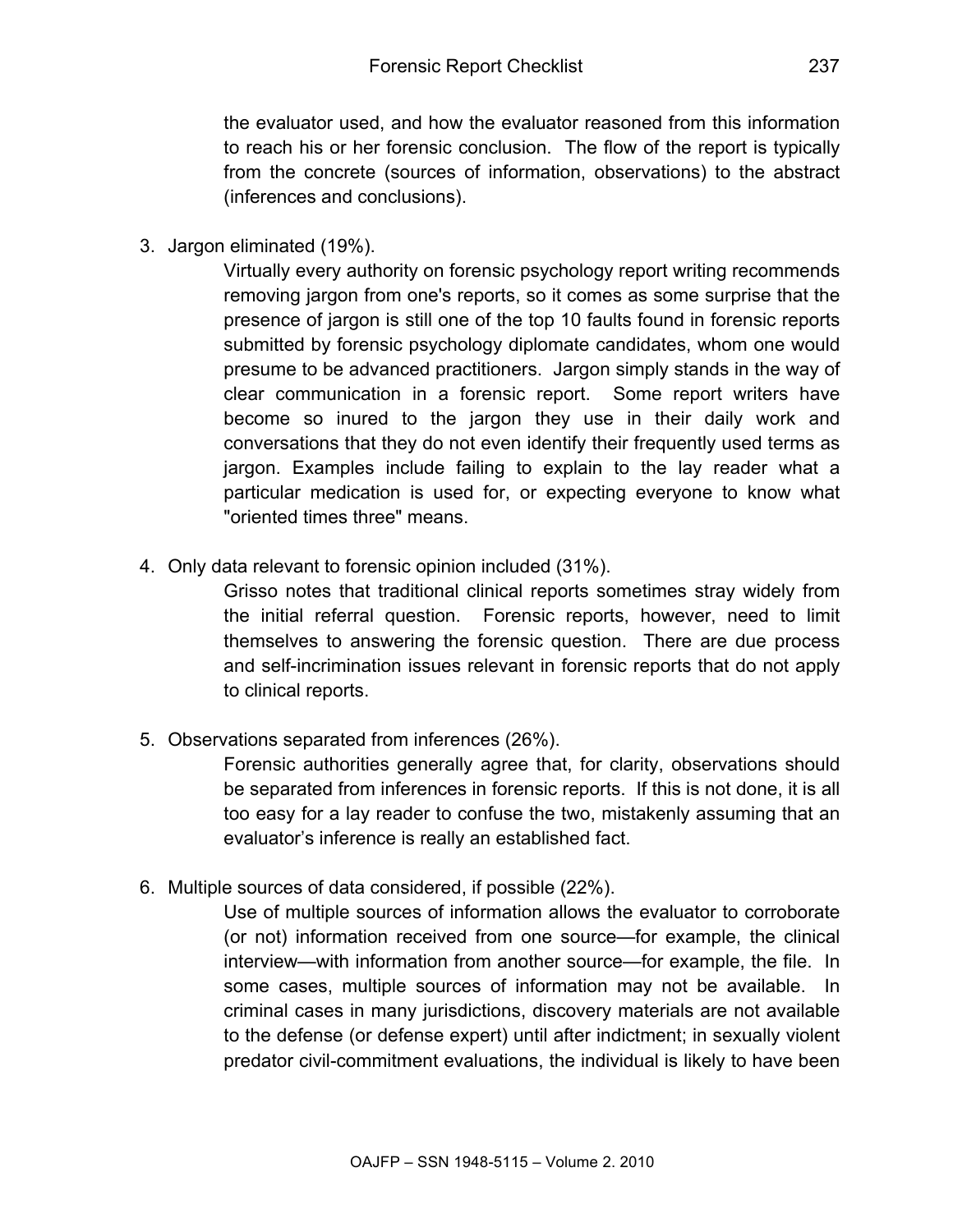incarcerated for many years, making witness and family member accounts less accessible.

7. Psychological tests used appropriately (15%).

Addressing forensic questions with psychological testing requires some thought. General psychological tests were not developed with specific forensic questions in mind, so there is always an inferential leap involved in interpreting general psychological tests to answer forensic questions. The evaluator needs to carefully consider what information can be drawn from psychological test results and how this information applies to the specific forensic question at hand.

8. Alternate hypotheses considered (30%).

Alternate hypotheses are always possible in forensic evaluations. At the least, there is always the contrary hypothesis with regard to the answer to the forensic question. That is, if the question is, "Is this defendant competent to proceed to trial," then the two obvious hypotheses are that he either is or is not competent. Systematic consideration of competing hypotheses, and the evidence for and against both, makes the evaluator's reasoning clear.

9. Opinions supported by data (28%).

Unfortunately, over one-quarter of forensic psychology diplomate candidates provided reports in which, in the diplomate examiners' opinions, their findings were not supported by the underlying data. Evaluators need to ensure that their findings are firmly grounded in the data; otherwise, the reports will be unpersuasive.

10.Connection between data and opinions made clear (56%).

As Grisso notes in his article, at present there is broad consensus among forensic psychology authorities that forensic psychology reports should clearly describe the reasoning that leads the evaluator to his or her conclusion. Despite this broad consensus, lack of clarity regarding the reasoning that connects the data to the forensic opinion was present in over half those work samples not passed. Providing the reasoning can serve to make the report more understandable and persuasive to its reader.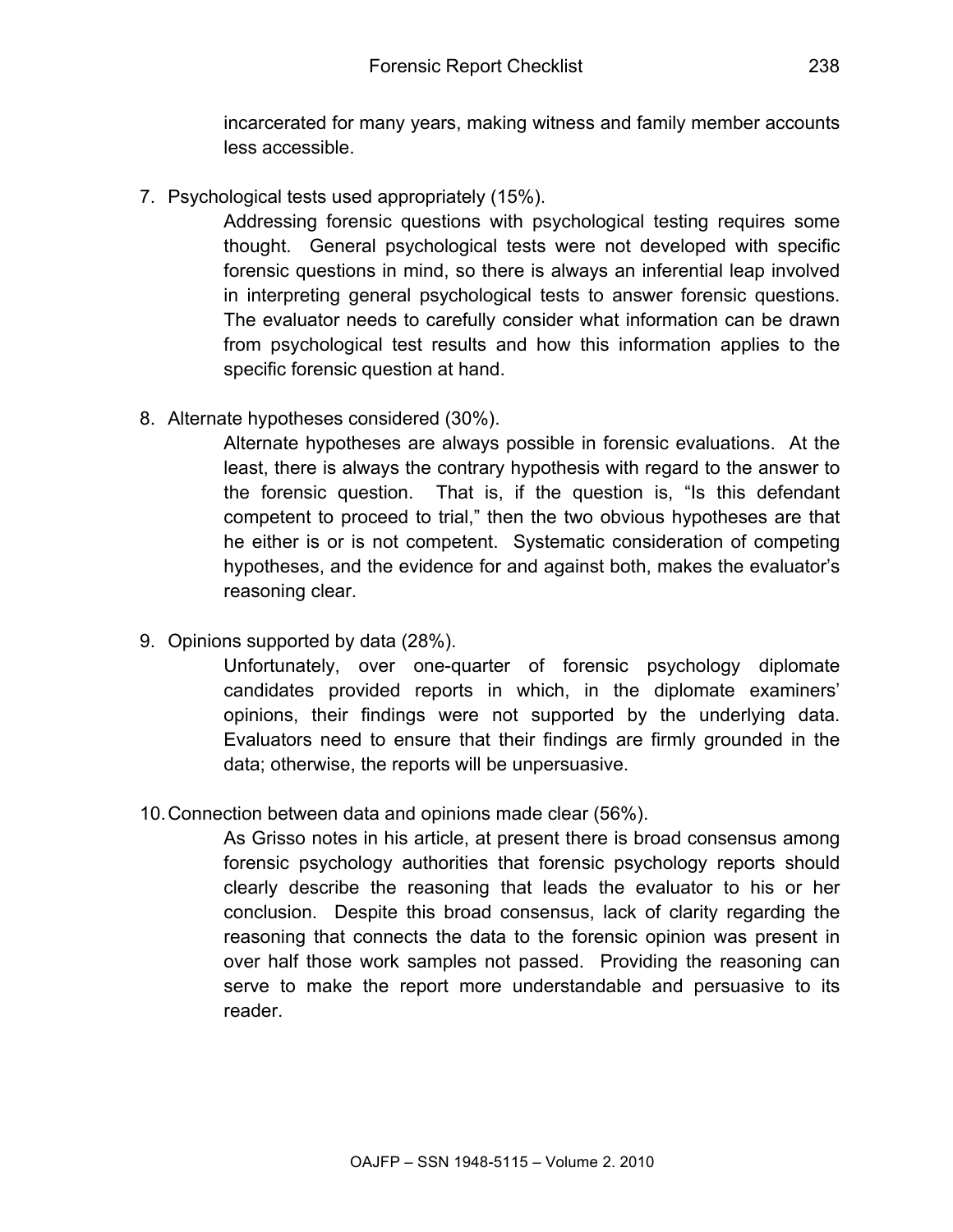# **Appendix**

# Forensic Report Checklist

- 1.  $\Box$  Forensic referral question stated clearly.
- 2.  $\Box$  Report organized coherently.
- 3.  $\Box$  Jargon eliminated.
- $4. \Box$  Only data relevant to forensic opinion included.
- $5.$   $\Box$  Observations separated from inferences.
- 6.  $\Box$  Multiple sources of data considered, if possible.
- 7.  $\Box$  Psychological tests used appropriately.
- 8.  $\Box$  Alternate hypotheses considered.
- 9.  $\Box$  Opinions supported by data.
- 10.□ Connection between data and opinions made clear.

Acknowledgements: The author thanks Gregory DeClue and Mark Frank, who offered helpful suggestions on earlier drafts of this article. In addition, the author is grateful to Thomas Grisso, whose research formed the foundation of this checklist, and to Deborah Collins, who developed the practice sample review template that guides forensic diplomate examination panel members in evaluating forensic diplomate candidates' reports.

received June 7, 2010; revision submitted June 21, 2010; accepted July 28, 2010